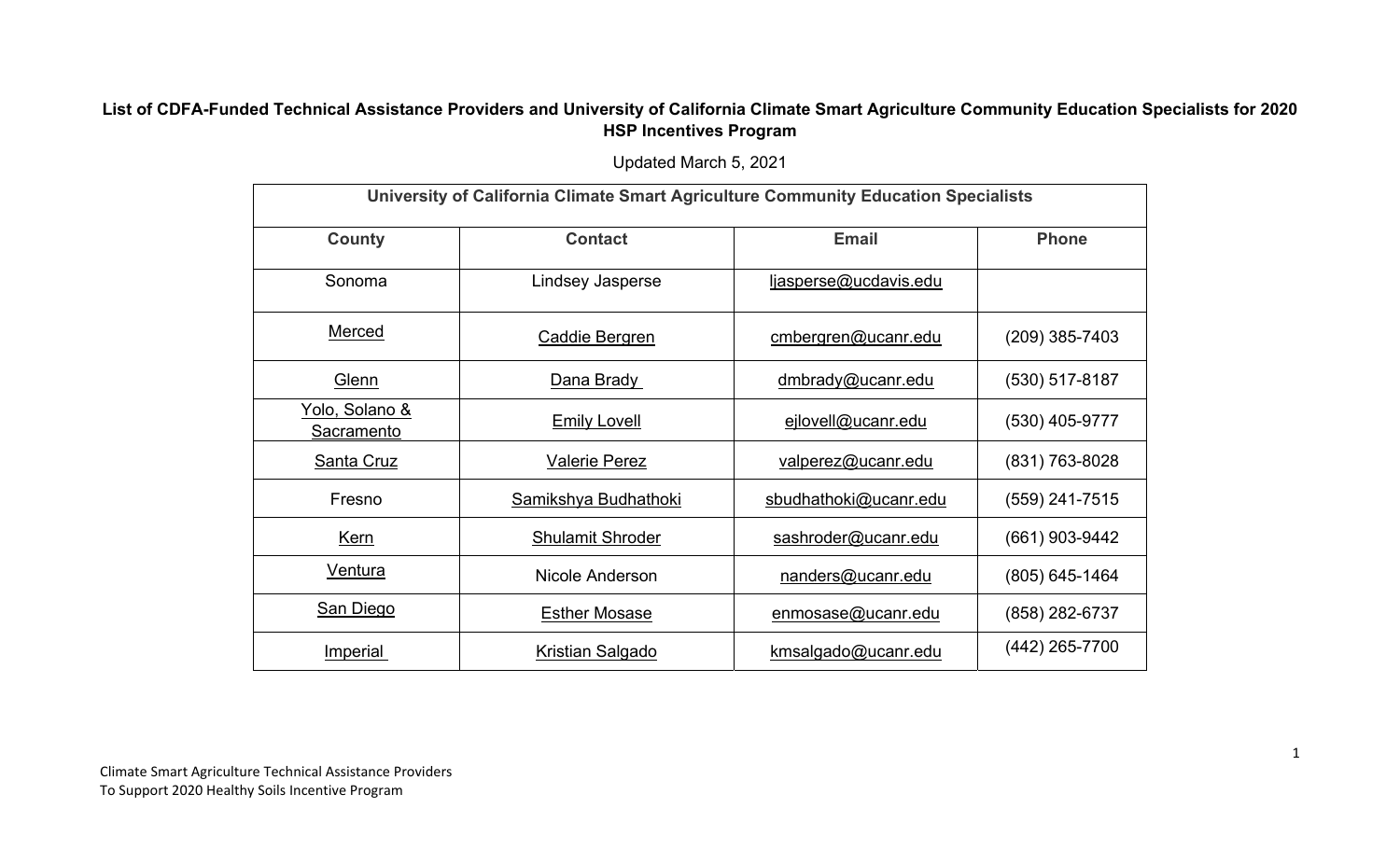| <b>AB 2377 Technical Assistance Providers</b>                    |                                                                                                                |                                         |                                                                     |                                       |  |
|------------------------------------------------------------------|----------------------------------------------------------------------------------------------------------------|-----------------------------------------|---------------------------------------------------------------------|---------------------------------------|--|
| Organization                                                     | <b>Service Area</b>                                                                                            | <b>Contact Person</b>                   | <b>Contact Email</b>                                                | <b>Contact Phone</b><br><b>Number</b> |  |
| <b>Alameda County Resource</b><br><b>Conservation District</b>   | <b>Alameda County</b>                                                                                          | lan Howell                              | ian.howell@acrcd.org                                                | $(925)$ 453-3858                      |  |
| <b>Amador Resource</b><br><b>Conservation District</b>           | <b>Amador County</b>                                                                                           | <b>Amador RCD Healthy Soil</b>          | HealthySoil@AmadorRCD.org                                           | (209) 202-3102                        |  |
| Cachuma Resource<br><b>Conservation District</b>                 | Santa Barbara, San Luis<br>Obispo, Kern counties                                                               | Anna Olsen                              | aolsen@rcdsantabarbara.org                                          | (805) 868-4013                        |  |
| California Dairy Campaign                                        | North, Central and Central<br><b>Coast Counties</b>                                                            | <b>Kathy Wilkins</b>                    | cdc@californiadairycampaign.com                                     | (209) 604-7444                        |  |
| California Land Stewardship<br>Institute (CLSI)                  | Napa, Sonoma, Santa<br>Clara, Mendocino, Solano,<br>Yolo, San Joaquin,<br>Sacramento, Contra Costa<br>counties | <b>Laurel Marcus</b><br>Claudia Morgan  | laurelm@fishfriendlyfarming.org<br>claudiam@fishfriendlyfarming.org | (707) 253-1226                        |  |
| <b>Coastal San Luis Resource</b><br><b>Conservation District</b> | San Luis Obispo Counties                                                                                       | <b>Hallie Richard</b>                   | hrichard@gmail.com                                                  | (805) 772-4391                        |  |
| <b>Community Alliance with</b><br><b>Family Farmers</b>          | Sacramento Valley, Central<br>Coast                                                                            | Sara Tiffany<br><b>Emily Buerer</b>     | emily@caff.org                                                      | (530) 756-8518                        |  |
| <b>Community Partners</b>                                        | Inland Empire of Southern<br>California, Riverside and<br>San Bernardino                                       | <b>Scott Berndt</b>                     | berndtsplants@gmail.com                                             |                                       |  |
| <b>Contra Costa Resource</b><br><b>Conservation District</b>     | <b>Contra Costa County</b>                                                                                     | <b>Ben Weise</b><br><b>Derek Emmons</b> | bweise@ccrcd.org,<br>demmons@ccrcd.org                              | (925) 690-4145                        |  |
| Earth First Living                                               | <b>Central Valley and Santa</b><br><b>Barbara South Coast</b>                                                  | <b>Margaret Carswell</b>                | mlcarswell@earthfirstliving.org                                     | (805) 687-1199                        |  |
| <b>Ecological Farming Association</b>                            | Statewide                                                                                                      |                                         | Healthysoils@eco-farm.org                                           |                                       |  |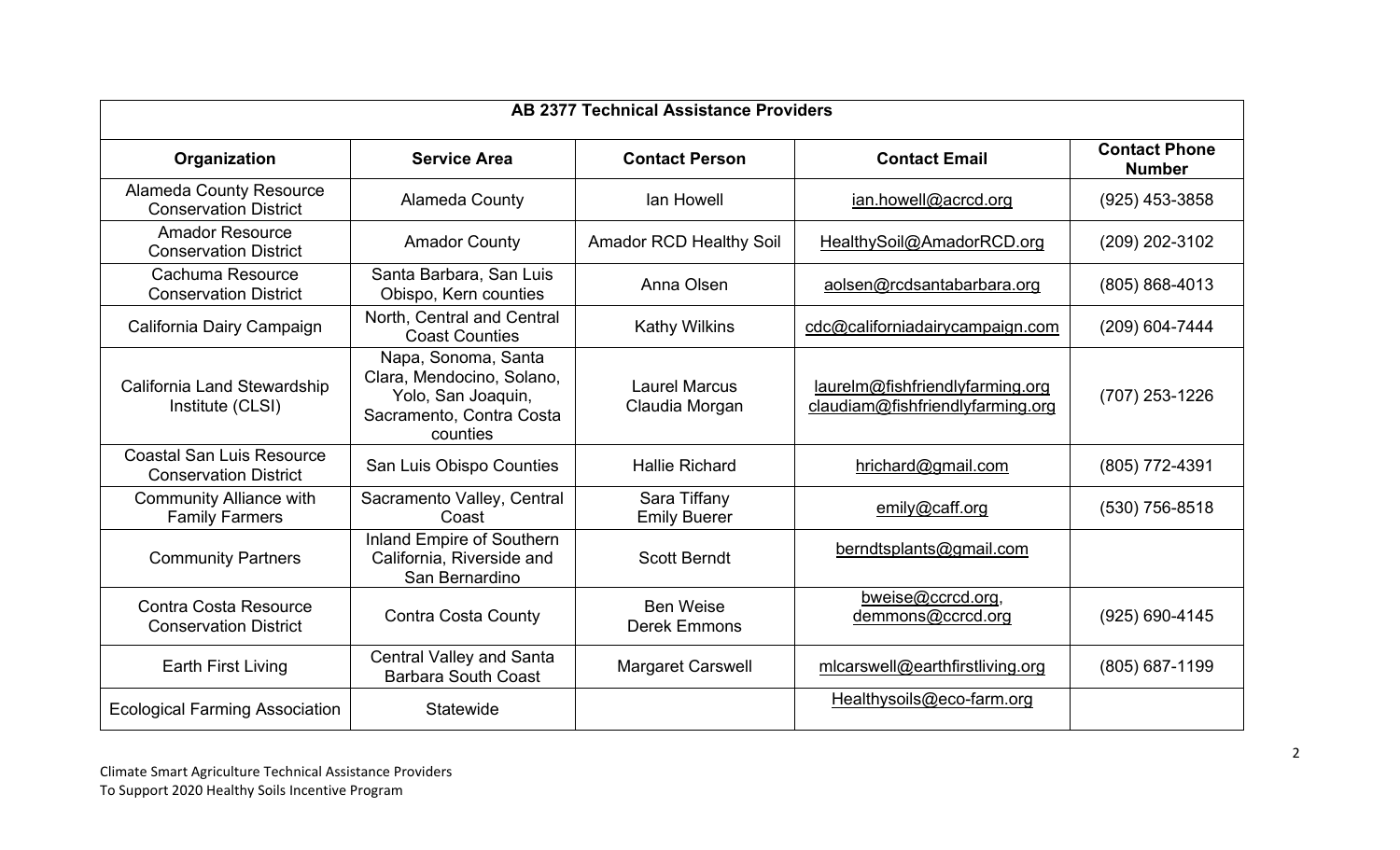| <b>AB 2377 Technical Assistance Providers</b>                                 |                                              |                                            |                                                                 |                                                          |  |
|-------------------------------------------------------------------------------|----------------------------------------------|--------------------------------------------|-----------------------------------------------------------------|----------------------------------------------------------|--|
| Organization                                                                  | <b>Service Area</b>                          | <b>Contact Person</b>                      | <b>Contact Email</b>                                            | <b>Contact Phone</b><br><b>Number</b>                    |  |
| <b>Glenn County Resource</b><br><b>Conservation District</b>                  | <b>Glenn and Colusa counties</b>             | Kandi Manhart<br><b>Jared Geiser</b>       | jared@glenncountyrcd.org                                        | $(530)$ 934-4601 x 5                                     |  |
| <b>Gold Ridge Resource</b><br><b>Conservation District</b>                    | Sonoma County                                | <b>William Hart</b>                        | william@goldridgercd.org                                        | (707) 823-5244                                           |  |
| Imperial County Farm Bureau                                                   | <b>Imperial County</b>                       | <b>Brea Mohamed</b>                        | brea@icfb.net                                                   | (760) 352-3831                                           |  |
| <b>Marin Resource Conservation</b><br><b>District</b>                         | <b>Marin County</b>                          | Michelle Katuna Jonathan<br>Wachter (MALT) | michelle@marinrcd.org<br>jwachter@malt.org                      | (415) 663-1170<br>ext. 304<br>(415) 663-1158<br>ext. 317 |  |
| <b>Mendocino County Resource</b><br><b>Conservation District</b>              | <b>Mendocino and Lake</b><br>County          | Katy Brantley Linda<br>MacElwee            | katy.brantley@mcrcd.org<br>linda.macelwee@mcrcd.org             | (707) 462-3664                                           |  |
| <b>National Center for Appropriate</b><br>Technology                          | Statewide                                    | <b>Rex Dufour</b>                          | rexd@ncat.org                                                   | (530) 792-7338<br>(800) 411-3222<br>(Spanish line)       |  |
| <b>Point Reyes Bird Observatory</b><br>dba Point Blue Conservation<br>Science | Statewide                                    | <b>Carrie Wendt</b>                        | cwendt@pointblue.org                                            | 707-616-1086                                             |  |
| <b>RCD Tehama County</b>                                                      | Tehama, Butte, Glenn, and<br>Shasta counties | <b>Kevin Greer</b>                         | kevin@tehamacountyrcd.org                                       | (530) 727-1297                                           |  |
| <b>Resource Conservation District</b><br>of Greater San Diego County          | San Diego County                             | <b>Joel Kramer</b>                         | joel.kramer@rcdsandiego.org                                     | $(619) 562 - 0096$                                       |  |
| <b>Resource Conservation District</b><br>of Monterey County                   | <b>Monterey County</b>                       | Laura Murphy<br><b>Natalie Solares</b>     | laura.murphy@rcdmonterey.org<br>natalie.solares@rcdmonterey.org | (831) 975-7751                                           |  |
| <b>Resource Conservation District</b><br>of Santa Cruz County                 | Santa Cruz County                            | Sacha Lozano                               | slozano@rcdsantacruz.org                                        | (831) 464-2950                                           |  |